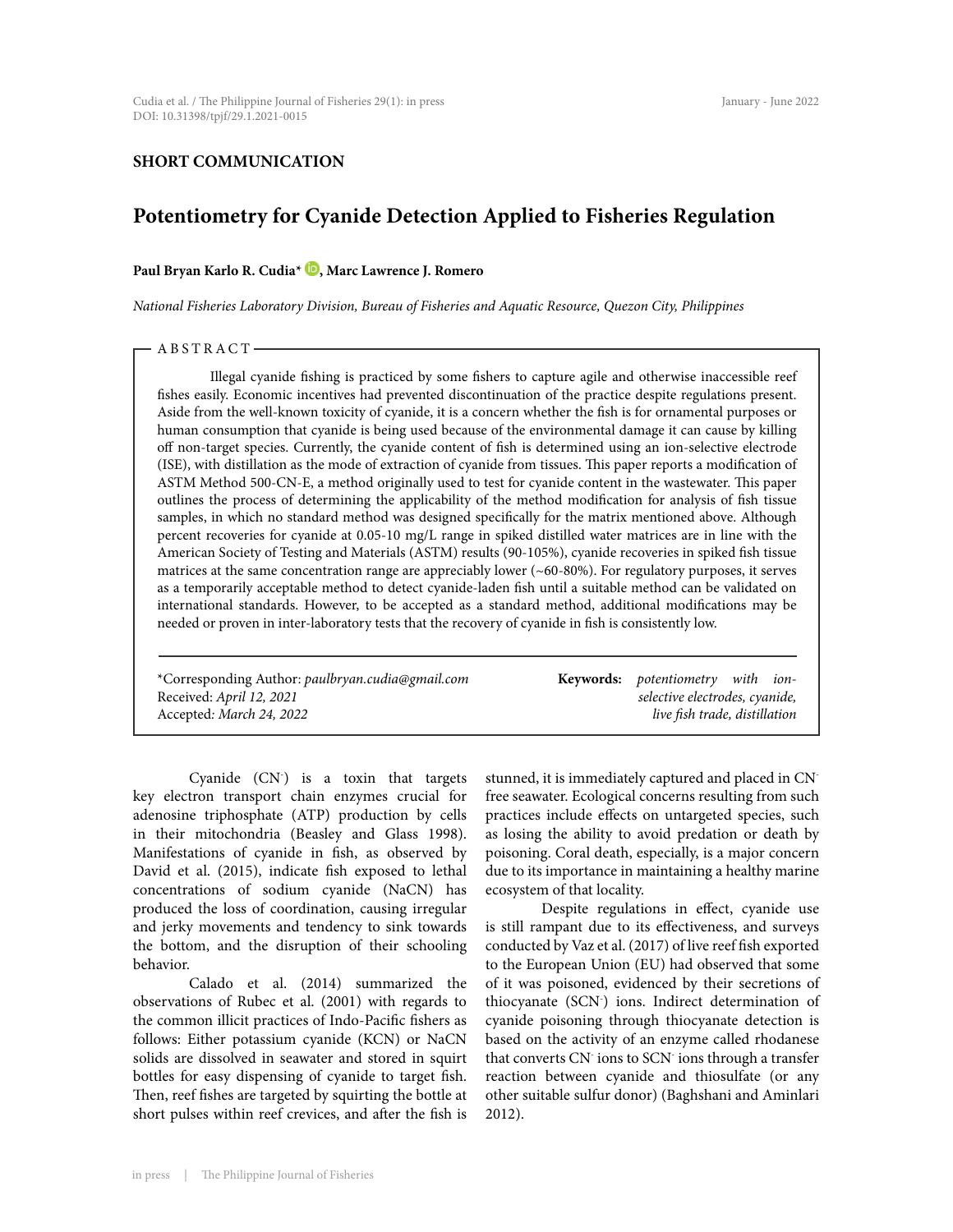The method currently used by the Bureau of Fisheries and Aquatic Resources' (BFAR) numerous laboratory arms is an adaptation by the International Marinelife Alliance (IMA) and BFAR of ASTM Method 500-CN-E, developed by the American Society of Testing and Materials (APHA-AWWA-WPCF 1992) originally for analysis of wastewater samples. The main focus of this study is to preliminarily demonstrate the analytical fitness of the modified ASTM Method 500-CN-E to analyze fish samples for cyanide fishing monitoring in support of the implementation of Section 92 of RA 10654, or the amended Philippine Fisheries Code of 1998, which sanctions the use of noxious substances (including cyanide) to catch any fishery species in Philippine waters. In this adaptation, cyanide content in fish is determined through the acid distillation of specific internal organs, the liver, and gills. These organs were chosen because a study determined that cyanide accumulates in those organs due to high blood flow through them (Bellwood 1981).

The samples used in this study are *Plectropomus leopardus* submitted through the National Fisheries Laboratory Division of BFAR that were kept in retention (i.e., stored in a freezer) after official analysis. After a prescribed 2-month retention period, the homogenized retained internal organs were used as the source of the fish tissue for the experiment. The body cavity is opened up by cutting either through the dorsal side or ventrally through the cloaca. The liver and gills were harvested and then homogenized collectively into a single bulk sample. This homogenized bulk sample was analyzed before any spiking to set a "blank" value that will be subtracted to the value obtained from the analysis of the spiked sample. From the single homogenized bulk, around 15 g portions were spiked with different amounts of CN- (from KCN stock solution), specifically to make 0.05, 0.1, 1, and 10 mg/kg CN- samples, to evaluate recovery at different concentrations. The spiked sample was then analyzed for cyanide using the method described below. The percent recovery is then assessed by comparing the amount of cyanide distilled out and cyanide spiked. Recovery tests were also carried out on a distilled-water-only matrix spiked with the same quantity of CN- as above to see if there was a matrix effect owing to biochemical molecules and to compare and verify the standard procedure, which used water as its original matrix.

The spiked portions were weighed and homogenized with 100 mL water with a 2 mL ionic strength adjustor (10 M sodium hydroxide (NaOH)). The resulting homogenized material was

then subjected to the distillation process and diluted with additional water until around ~500 mL total volume. The distillation process involves heating the homogenized sample under acidic conditions through a distillation setup. Figure 1 shows how the distillation apparatus is set up for cyanide acid distillation, consisting of customized Pyrex glassware and Azzota SHM-1000 heating mantle. The receiving flask was prepared by mixing 10 mL 1.0 M NaOH with 40 mL distilled water and adding a pinch of lead (II) carbonate (PbCO<sub>3</sub>). The following reagents were added sequentially with time (in parenthesis) between adding the next reagent to facilitate mixing: 20 mL 510 g/L magnesium chloride hexahydrate (1 min wait), 15 mL 130 g/L sulfamic acid (3 min wait), 50 mL 1:1 concentrated sulfuric acid/water solution (start heating). The flask was heated for 60 minutes to ensure all bound CN- were converted to free CN- ions. The heat was then turned off, and the apparatus was set aside for 15 minutes. After that, the contents of the receiving flask were filtered with Whatman No. 1 filter paper into a 250 mL amber volumetric flask. The flask was then diluted to mark.

Calibration standard solutions were prepared with 0.05, 0.1, 1, and 10 mg/L CN<sup>-</sup> concentrations by serial dilution from a 1000 mg/L stock solution to create a calibration curve. Each calibration standard's potential (in mV) was then measured using a LAQUA F-73 pH/ion meter, and a plot of mV vs  $log[CN]$  was then constructed based on measured data. The slope of the plot is then evaluated; an acceptable slope, as specified in the manual of the OrionTM cyanide ISE used, is between -54 and -60. The fitness of the curve is evaluated through the coefficient of correlation  $(r^2)$ . Seven calibration trials were performed to assess the linearity of the method. The limit of quantification was also determined through 7 blank reagent measurements and was calculated according to Eurachem (2014).

To assess the method's reproducibility in fish samples, the same procedure as the recovery test was also applied to two additional groups of three samples spiked with 0.05 mg/L CN- were analyzed. Each group was analyzed on different days from other groups, but each sample group was analyzed within the same day. Days were chosen so that the analyses occur at least a day apart to maximize variance in environmental conditions. The results were then evaluated using a one-way analysis of variance (ANOVA) to determine the method's reproducibility with varying laboratory conditions. The percent recoveries obtained in the collaborative studies published by APHA-AWWA-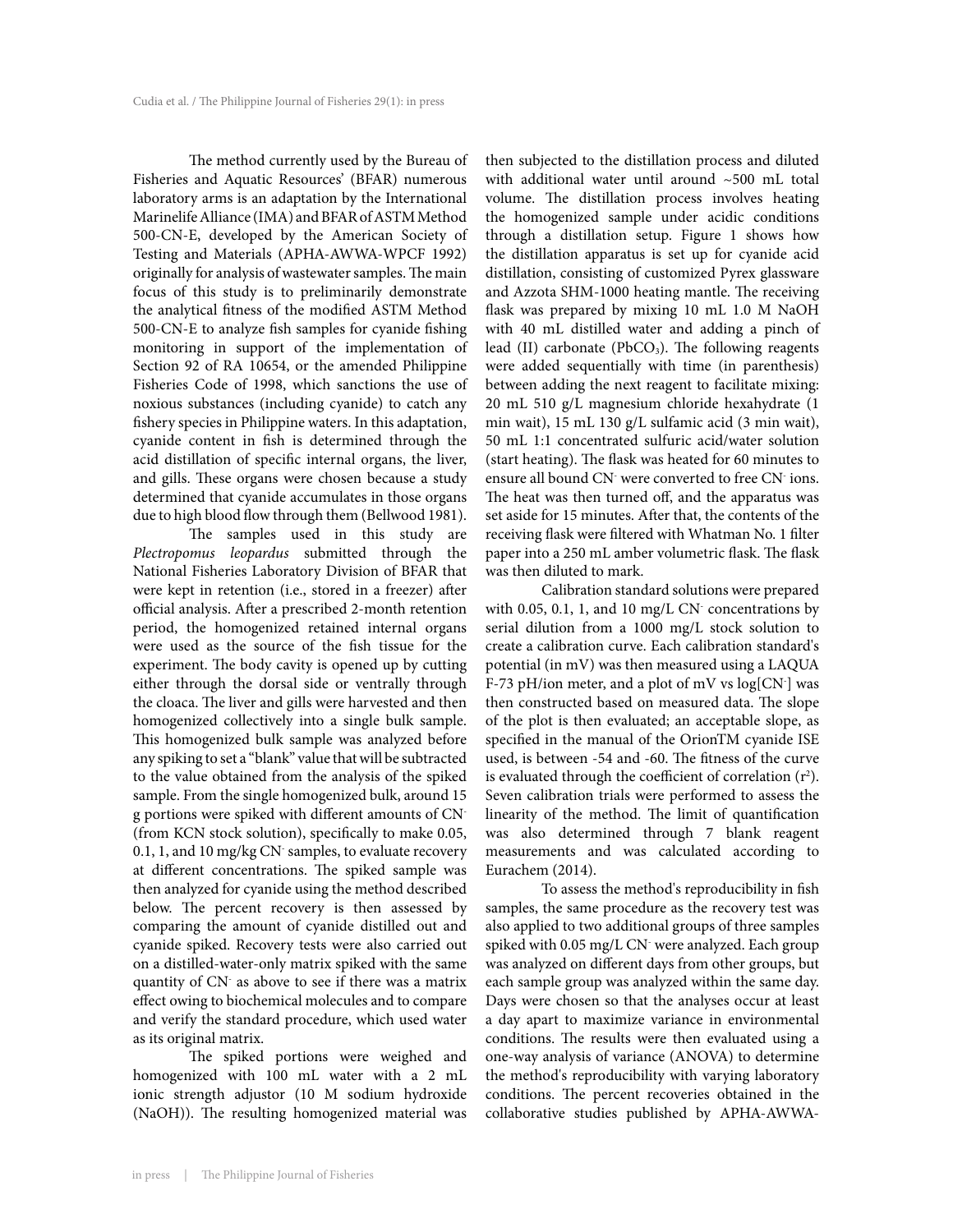

Figure 1. Cyanide distillation apparatus. Image lifted from Laboratory Sales & Service LLC's (2009) site. (A) Inlet tube, (B) condenser jacket, (C) Cold finger condenser, (D) Dispersion tube, (E) Absorber tube, (F) 1,000 mL double-headed round bottom flask (D) connects to a vacuum pump through rubber tubing and the other two tubes in (C) are connected to a water reservoir to feed water into the condenser jacket. Not shown in the diagram is a heating mantle beneath (F).

WPCF (1992) indicate that the method is appropriate for analysis of cyanide in water as the recoveries obtained in this study for water-only matrix (Figure 2) are in line with those of the collaborative study and within the acceptable range (90-110%) for the concentration (0.05 mg/L to 10 mg/L). This verifies the standard method for this study and preliminarily demonstrates that the method can recover cyanide in the study conditions. Since the modified method only replaced the sample matrix used, it would mean that deviations in recovery would be primarily attributed to the change in the matrix rather than systematic errors.

The reliability of the potentiometric ISE detection method set by the ASTM had been demonstrated by Ghosh et al. (2006) for aqueous solutions. The problem is then more rooted in cyanide recovery in fish tissue through distillation. Cytokinetics also play a significant role in the determination of cyanide due to various factors playing on the

conversion of CN- to SCN- by the action of rhodanese. Leduc's (1984) study on the conversion of hydrogen cyanide to SCN- shows an apparent dependency on the sulfur availability for an individual fish. Brown et. al (1995) had obtained in their study the pharmacokinetics of the elimination of plasma SCN- , the firstrate constant of 0.29 to 0.34 day<sup>-1</sup>, upon calculation would yield a half-life of around four days. There is also toxicokinetic evidence that the action of rhodanese is animal dependent, with human rhodanese being similar to rabbit rhodanese (Bhandari et al. 2014). While there was a study conducted by Baghshani and Aminlari (2012) regarding the interspecies dependency of rhodanese levels that demonstrated no apparent difference between cyprinid fishes, there were no further studies conducted that compared the differences between fishes of different families.

Rubec et al. (2008) has mentioned other possible methods for detecting cyanide in fish applicable to monitoring purposes, such as GC-MS (Murphy et al. 2006; Eaton 2009). Thiocyanate had been sought as the target marker for cyanide poisoning by some studies (Vinnakota et al. 2012; Vaz et al. 2017) due to being a by-product of cyanide detoxification. Plenty of methods exist for the detection of SCN- (Leduc 1984; Saussereau et al. 2007) that can be adapted to fish monitoring, but there is still a need to establish a definite relationship between CN- and SCN- concentration properly for quantitative measurement of CN- through interspecies comparison across different fish families and investigation of possible varying biochemical mechanisms in cyanide detoxification.



Figure 2. Cyanide recovery in distilled water only matrix. Error bars represent the standard deviation of the three trials.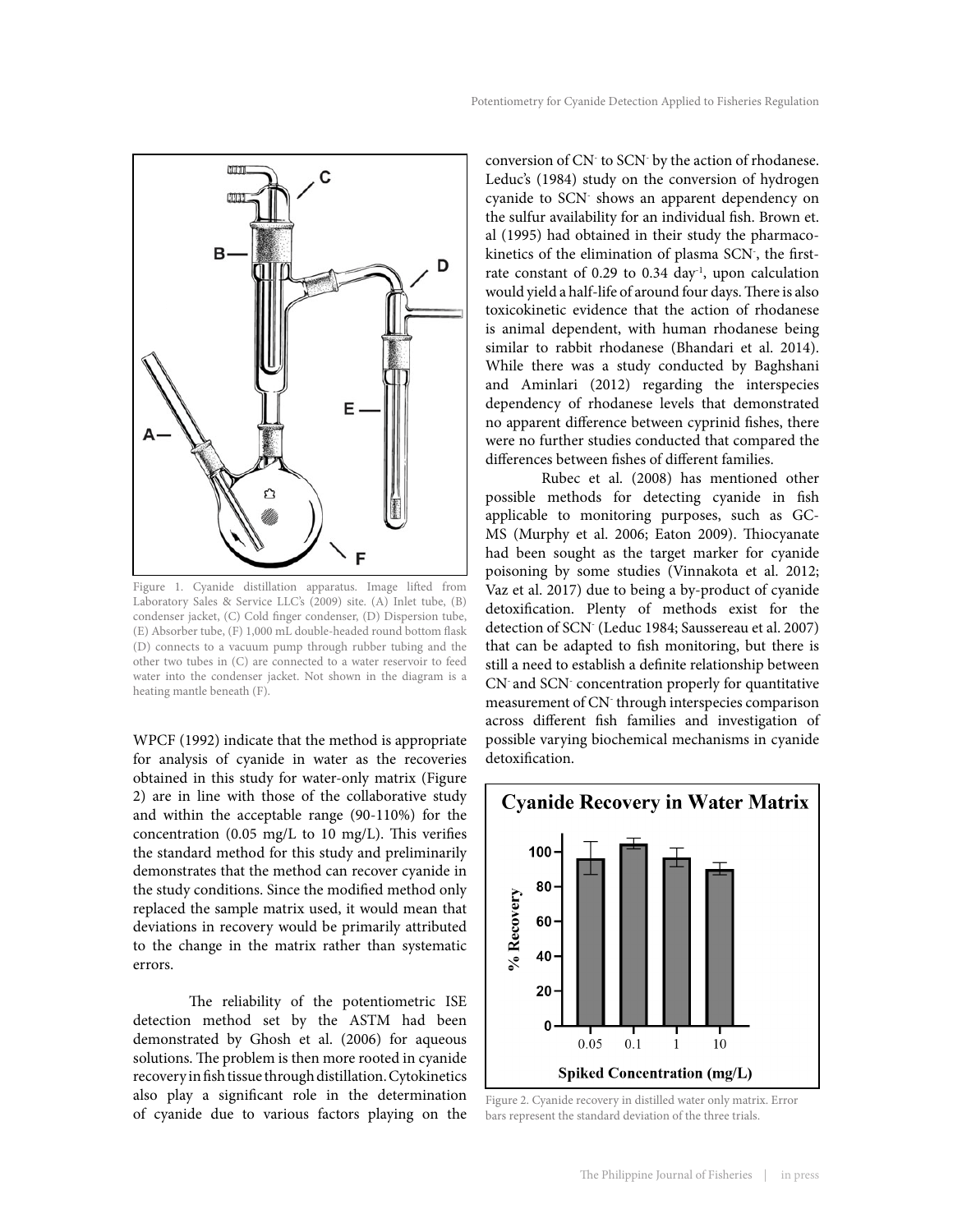The recovery test for each corresponding amount of spiked cyanide was done in three trials on different days. Figure 3 shows the percent recovery of cyanide from spiked fish tissue using the distillation method. When dealing with minute analyte concentrations, especially at the mg/L concentration level, it is usually the case that recoveries are relatively low. AOAC International's (2002) guidelines recognize this fact and the range of analytically-acceptable recovery limits increases as analyte concentration decreases. It is to note that at 0.1 mg/kg of analyte in a fish matrix, the recovery is below 50%, even though at 0.05 mg/kg analyte, the recovery is significantly higher than it. Matrix effects are evident due to overall lower recovery amounts in fish matrix compared to water-only matrix, which is given by the results of the verification analysis (i.e., the recovery analysis of water matrices) in Figure 3.



Figure 3. Cyanide recovery in the fish tissue matrix. Error bars represent the standard deviation of the three trials.

Regarding the linearity and range of the calibration curves, an average  $r^2$  value of 0.9990  $\pm$ 0.0006 was obtained from seven calibrations. The limit of quantification, determined through seven blank sample measurements, was at 0.039 mg/kg.

Evaluation of the reproducibility data, shown in Figure 4, using ANOVA revealed a significant (p = 0.0484, confidence interval set at 95%) difference between the groups. Upon performing Tukey's multiple comparisons test, comparing the Day 1 group and Day 8 group show no significant difference (adjusted  $p = 0.1840$ ) and between Day 8 and Day 12 group (adjusted  $p = 0.5183$ ). However, a comparison between the Day 1 and Day 12 groups revealed a significant difference (adjusted  $p = 0.0429$ ).

The recoveries obtained from fish matrices were lower than those of water matrices. This may be due to numerous interferants present in the fish tissue matrix. From the presentation of O.I. Analytical (2009) at the Pittsburgh Conference on Analytical Chemistry and Applied Spectroscopy, numerous chemical species have been identified as interferants in cyanide detection, with relevant interferants shown in Table 1.

Sulfides, in particular, are heavily present in biological systems due to their role in defining key protein structures. They can be released in proteins as hydrogen sulfide  $(H_2S)$  under strongly acidic conditions present in the distillation process. The issue of sulfide interferants was dealt with in the ASTM method using PbCO<sub>3</sub>. However, since the original method deals with water samples with significantly lower protein masses compared to the dissolved mass of animal tissue, it may be possible that the prescribed amount of  $PbCO<sub>3</sub>$  is insufficient to sequester all of the produced H2S gas in the reaction flask. There is also a problem with the amount of  $PbCO<sub>3</sub>$  being subjective because the required amount is a "pinch" of solid material (APHA-AWWA-WPCF 1992). Theoretically, the accuracy of the amount of  $PbCO<sub>3</sub>$  dispensed into the absorber tube is not that crucial as it only needs to be in excess to precipitate all of the sulfides out of the absorber tube. Practically, however, too much carbonate can produce foams that may pose risks to the distillation setup integrity.

Thiocyanates are also a significant interferant present in fish tissue samples, especially those exposed to cyanide and naturally-occurring cyanogenic compounds. This was an issue when fish samples submitted for monitoring processes were not killed immediately after assumed exposure to cyanide, as rhodanese can convert cyanides to thiocyanates while the fish is still alive. In the context of this experiment, though, it is improbable that rhodanese would still be functional after being subjected to relatively harsh conditions (i.e., below-freezing storage temperatures), and the thiocyanate already present in the stored fish tissue were already accounted for upon subtracting the initial cyanide content from the calculated spiked content.

Although nitrates and nitrites can form oximes with some organic compounds, which decompose to cyanide under distillation conditions (EPA 2014), the addition of sulfamic acid neutralizes the nitrates and nitrites. Tissue specimens are also not expected to have significant concentrations of nitrates as high concentrations are toxic to most animals.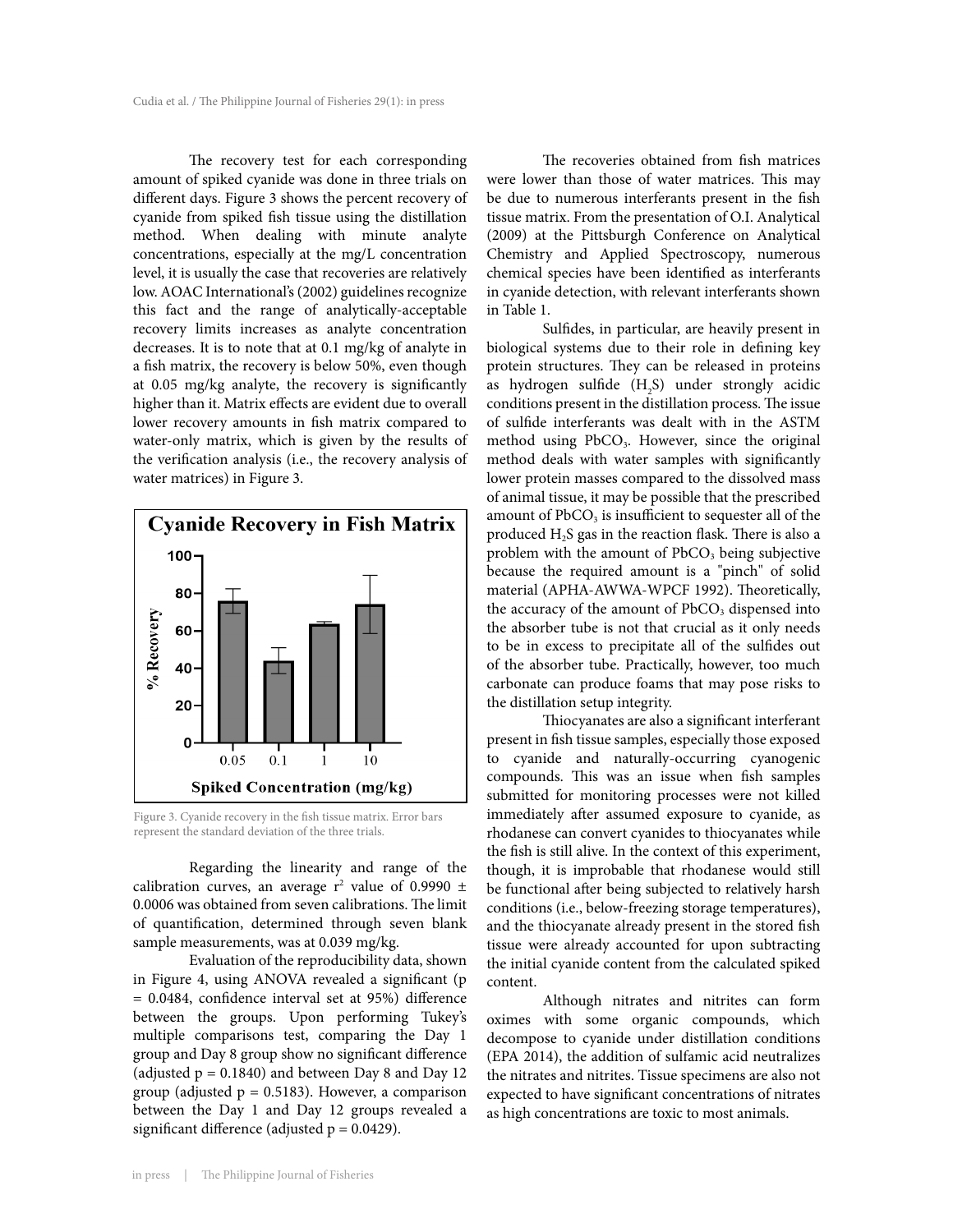| Interferant                                                       | Description of Interference/Action                                                                                                                         |  |
|-------------------------------------------------------------------|------------------------------------------------------------------------------------------------------------------------------------------------------------|--|
| Oxidizers                                                         | Oxidizes cyanide into cyanogen                                                                                                                             |  |
| Sulfide                                                           | Reacts with cyanide to form thiosulfate, detected as<br>$CN1$ in ISE                                                                                       |  |
| Sulfite/sulfur dioxide<br>Thiosulfate<br>Thiocyanate<br>Carbonate | Reacts with cyanide<br>Decomposes to sulfur dioxide<br>Decomposes to sulfur dioxide<br>Excessive foaming and possible violent release of<br>carbon dioxide |  |
| Misc. Organics + Nitrate or Nitrile                               | Decompose to form cyanide                                                                                                                                  |  |
| Thiocyanate + Nitrate or nitrile                                  | Decompose to form cyanide                                                                                                                                  |  |

Table 1. Pertinent interferants for the analysis of cyanide content (lifted from O.I. Analytical (2009))

EPA (2014) noted that, possibly, free cyanide could combine with iron to form precipitable complexes under the distillation conditions or adhere to suspended solids. It may be a concern for this experiment as it is expected that there will be high amounts of suspended solid and iron, from fish hemoglobin, in the sample upon acid reflux. It is not possible to perform the alkaline extraction method suggested by EPA (2014), as most of the cyanide is not superficial and is most likely be within the tissue matrix, along with blood. The best possible way to

minimize this interference is to exclude blood from the sample as much as possible.

In comparison with other methods used for determining cyanide poisoning in fish (Table 2), the method offers a direct determination of cyanide, in which biomarkers such as thiocyanate may not be able to consistently determine if a fish was exposed to cyanide due to lack of understanding of detoxification mechanisms between fish species. Also, it may be valuable for developing countries that need to monitor the use of cyanide in ornamental fishes

Table 2. Comparison of methods used for cyanide detection in fish

| Method                                                        | Advantages                                                            | Disadvantages                                                                                                                                                                                         |  |
|---------------------------------------------------------------|-----------------------------------------------------------------------|-------------------------------------------------------------------------------------------------------------------------------------------------------------------------------------------------------|--|
| Modified ASTM Method 500-CN-<br>E (method used in this study) | Direct determination of cyanide                                       | Sample is destroyed                                                                                                                                                                                   |  |
|                                                               | Relatively inexpensive to perform                                     | Low recovery                                                                                                                                                                                          |  |
|                                                               |                                                                       | Low sample throughput                                                                                                                                                                                 |  |
| Thiocyanate determination                                     | High half-life in some species (Vaz<br>et al. 2012)                   | Needs understanding of<br>biochemistry of various fish<br>species as consistency cannot<br>be established to be used as a<br>standard method to determine<br>cyanide poisoning (Breen et al.<br>2018) |  |
| (various detection methods)                                   | Validated in similar matrices, such<br>as plasma (Murphy et al. 2006) | Requires relatively advanced<br>and expensive instrumentation<br>(e.g., chromatography with mass<br>spectrometry detection)                                                                           |  |
|                                                               | Non-destructive, can analyze<br>excretions and/or plasma              |                                                                                                                                                                                                       |  |
| Soundararajan method* (Rubec<br>and Soundararajan 1991)       | Easy and inexpensive to perform                                       | Highly inaccurate due to matrix<br>effects (Rubec et al. 2008)                                                                                                                                        |  |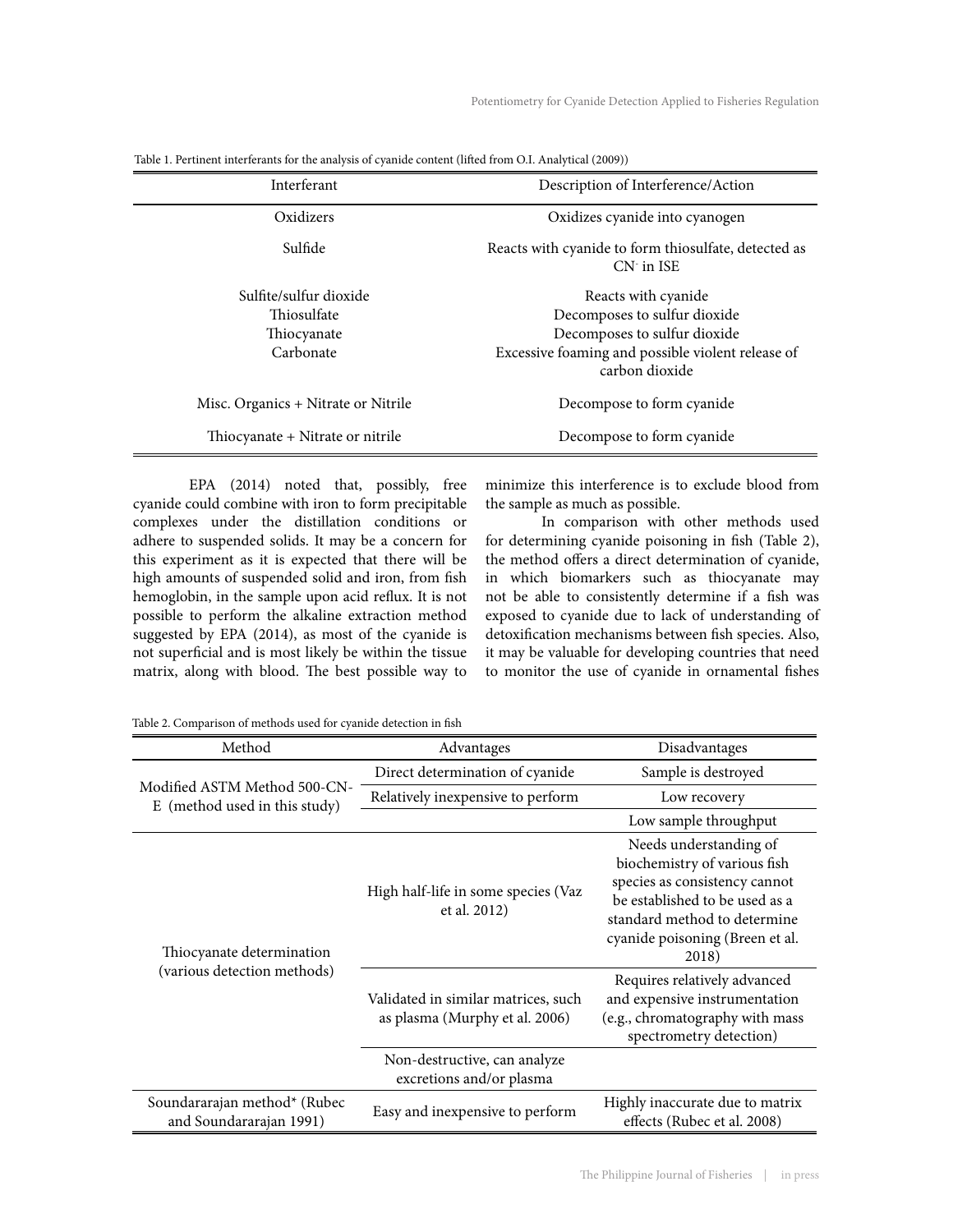as it is inexpensive to perform compared to other methods, but provides more accuracy than previous methods such as the Soundararajan method (Rubec and Soundararajan 1991) due to the addition of the distillation step. While there is no regulatory limit set by Fisheries Administrative Orders from the BFAR for cyanide that is specific for fish samples, a fish sample was likely poisoned with cyanide if the concentration in the tissues exceeds the limit set by the Department of Environment and Natural Resources (DENR) for effluent water (0.20 mg/L) (DENR 2016). This limit is within this method's identified useful range (0.039 to 10 mg/kg).

The within laboratory precision seems to be poor, with the recovery rate progressively decreasing with repeated measures. Although Day 8 recovery rates have no significant difference with the Day 1 group, the higher standard deviation and lower mean value suggest a worsening trend. By Day 12, there is a significant reduction of the recovery rate compared to the Day 1 group. It was not intended to study any time factor in this study, but it is suspected that the sample is possibly degraded. Although this has yet to be confirmed by us through more rigorous testing, residual cyanide in the sample prior to spiking (from background sources) might have been degraded over time, reflecting upon measuring the sample's cyanide content. In the context of analytical measurements, this would mean that analyzing the sample within 1-2 days of sampling would be recommended, based on the recovery data to minimize degradation of the cyanide that is possibly in the sample, as there is an apparent decrease of 3-4% in recovery per day based on these results.

The method, as is, was demonstrated to be effective in the laboratory setting based on the results of the verification experiment with the water matrix (Figure 2). However, the method shows some problems when dealing with fish tissue matrices. Due to the complexity of biological samples, there are numerous possibilities of interferences in the analysis. Further modifications to the method may be necessary to achieve better recovery rates. However, further study on the nature of the unexpected interferences and interactions resulting from the distillation conditions is needed to refine the method. Comparison with other laboratories is recommended to determine if the low recoveries in the obtained fish matrix are reproducible.

In terms of detecting cyanide-laden fish, it is an acceptable method as it can recover a very significant amount (more than 50%) of cyanide from the tissue

matrix, albeit not in amounts that make it acceptable by AOAC standards. For regulatory purposes, this modified method would suffice as there is currently no method standardized by any scientific organization concerning analytical chemistry to determine cyanide in fish tissue, as also noted by Breen et al. (2018), even considering the methods for indirect determination through thiocyanate analysis. However, the method's limitations should be noted when used in fish samples, particularly its time-dependency as cyanide in fish may decay rapidly due to biological actions. Despite the results not fitting the criteria established by major analytical bodies such as the ASTM or AOAC, this is a step for developing such a method. We hope that inter-laboratory studies can be arranged to validate further the method through collaboration.

#### **ACKNOWLEDGMENTS**

We want to acknowledge the Bureau of Fisheries and Aquatic Resources' National Fisheries Laboratory Division for providing the necessary resources for conducting this experiment.

### **AUTHOR CONTRIBUTIONS**

**Cudia PBKR:** Methodology, Validation, Formal Analysis, Investigation, Writing—Original Draft, Visualization. **Romero MLJ:** Conceptualization, Resources, Writing—Review and Editing, Supervision.

#### **CONFLICTS OF INTEREST**

To the best of our knowledge, no conflict of interest exists in writing this paper.

#### **ETHICS STATEMENT**

No animal or human studies were carried out by the authors.

## **REFERENCES**

- APHA-AWWA-WPCF. 1992. Method 4500-CN-E. In: Greenberg A, Clesceri L, Eaton A, Franson M. Standard Methods for the Examination of Water and Wastewater, 18th ed. Washington, DC: American Public Health Association.
- AOAC International. 2002. AOAC Guidelines for Single Laboratory Validation of Chemical Methods for Dietary Supplements and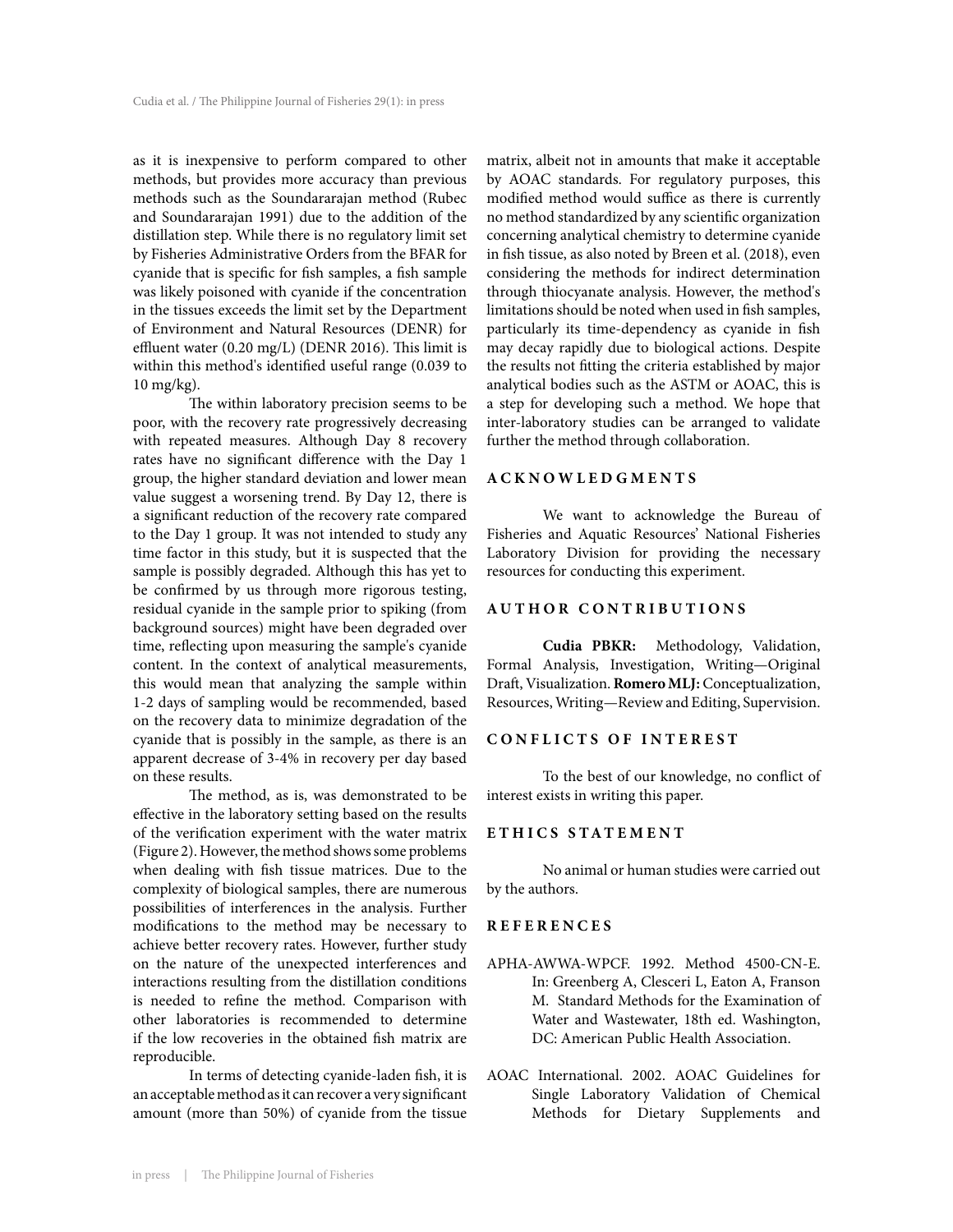Botanicals [Internet]. [updated n.d.; cited 2020 October 12]. https://s27415.pcdn.co/ wp-content/uploads/2020/01/64ER20-7/ Validation\_Methods/d-AOAC\_Guidelines\_ For\_Single\_Laboratory\_Validation\_Dietary\_ Supplements\_and\_Botanicals.pdf

- Baghshani H, Aminlari M. 2012. Tissue distribution of the enzyme rhodanese in four cyprinid fish species. Comp Clin Pathol. 21(5):719-723. https://doi.org/10.1007/s00580-010-1164-5
- Bhandari R, Oda R, Petrikovics I, Thompson D, Brenner M, Mahon S, Berbarta V, Rockwood G, Logue B. 2014. Cyanide Toxicokinetics: The Behavior of Cyanide, Thiocyanate and 2-Amino-2-Thiazoline-4-Carboxylic Acid in Multiple Animal Models. Journal of Analytical Toxicology. 38(4):218-225. https://doi. org/10.1093/jat/bku020
- Beasley D, Glass W. 1998. Cyanide poisoning: pathophysiology and treatment recommendations. Occupational Medicine. 48(7):427-431.
- Bellwood DR. 1981. Cyanide…An investigation into the long term histological effects of sodium cyanide doses upon the gastro-intestinal tract of *Dascyllus trimaculatus*, Part Two. Freshwat Mar Aquar Mag. 4(12):7-9.
- Breen NE, Lowenstein J, Metivier R, Andrade L, Rhyne AL. 2018. Can excreted thiocyanate be used to detect cyanide exposure in live reef fish?. PLOS ONE. 13(10):e0205552. https:// doi.org/10.1371/journal.pone.0196841
- Brown DG, Lanno RP, van den Heuvel MR, Dixon DG. 1995. HPLC Determination of Plasma Thiocyanate Concentrations in Fish Blood: Application to Laboratory Pharmacokinetic and Field-Monitoring studies. Ecotoxicol Environ Saf. 30(3):302-308. https:doi. org/10.1006/eesa.1995.1034
- Calado R, Leal MC, Vaz MCM, Brown C, Rosa R, Stevenson TC, Cooper CH, Tissot BN, Li Y, Thornhill DJ. 2014. Caught in the Act: How the U.S. Lacey Act Can Hamper the Fight Against Cyanide Fishing in Tropical Coral Reefs. Conservation Letters. 7(6):561-564. https:// doi.org/10.1111/conl.12088
- David M, Jeyabalan S, Harish E. 2015. Sodium cyanide induced alteration in the whole animal oxygen consumption and behavioural pattern of freshwater fish *Labeo rohita.* J Environ Biol. 36:405-408. PMID: 25895263.
- [DENR] Department of Environment and Natural Resources. 2016. DENR Administrative Order No. 2016-08. Water Quality Guidelines and General Effluent Standards of 2016. Available from: https://emb.gov.ph/wp-content/ uploads/2019/04/DAO-2016-08\_WATER-QUALITY-GUIDELINES-AND-GENERAL-EFFLUENT-STANDARDS.pdf
- Eaton J. 2009. Method ME355.01: Determination of Cyanide in Drinking Water by GC/MS Headspace Analysis. Revision 1.0 [Internet]. [updated n.d; cited 2018 Apr 30]. https://www. nemi.gov/methods/method\_pdf/10443/
- [EPA] Environmental Protection Agency. 2014. Method 9013A: Cyanide Extraction Procedure for Solids and Oils [Internet]. [updated n.d.; cited 2020 May 18]. https://www.epa.gov/sites/ production/files/2015-12/documents/9013a. pdf
- Eurachem. 2014. Method Performance Characteristics. In: Magnusson B, Örnemark U, editors. Eurachem Guide: The Fitness for Purpose of Analytical Methods – A Laboratory Guide to Method Validation and Related Topics. 2nd ed. Available from https://www.eurachem.org/ images/stories/Guides/pdf/MV\_guide\_2nd\_ ed\_EN.pdf
- Ghosh RS, Dzombak DA, Drop SM, Zheng A. 2006. Analysis of cyanide in water. In: Dzomabak DA, Ghosh RS, Wong-Chong GM, editors. Cyanide In Water And Soil: Chemistry, Risk, and Management. Florida: Taylor & Francis Group. p. 123-153
- Laboratory Sales & Service LLC. 2009. Cyanide Distillation Glassware (Kontes Style). [accessed 2021 Oct 23]. https://laboratorysales.com/ images/products/detail/1490.gif
- Leduc G. 1984. Cyanides in water: toxicological significance. In: Weber LJ, editor. Aquatic Toxicology. 2:153-244. New York: Raven Press.